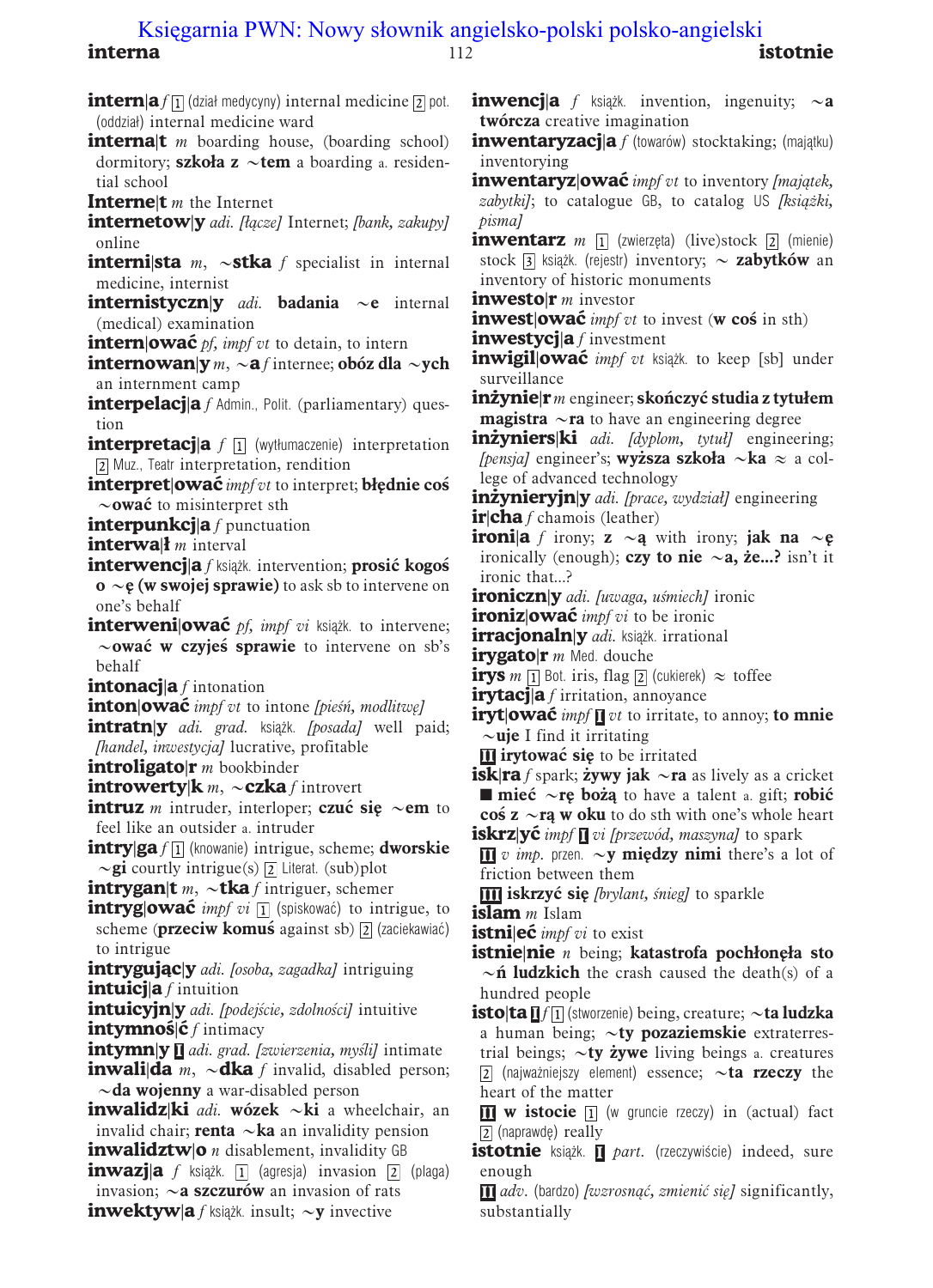| <b>kombiner ki</b> <i>plt</i> (a pair of) pliers, (a pair of)            |  |  |  |  |
|--------------------------------------------------------------------------|--|--|--|--|
| pincers                                                                  |  |  |  |  |
| <b>kombinezon</b> <i>m</i> overalls GB, coveralls US; $\sim$ <b>lot-</b> |  |  |  |  |

niczy/narciarski a flight a. flying/ski suit

**kombin|ować** *impf*  $\mathbf{I}$  vt (zestawiać) to combine [dodatki, stroje]

 $\Pi$  *vi* pot.  $\Pi$  (głowić się) to ponder, to mull over; tak sobie  $\sim$ uje, że... I'm thinking maybe... pot.; źle  $\sim$ ujesz you're barking up the wrong tree pot.  $\sqrt{2}$  pejor. (knuć) **co ty znów**  $\sim$ **ujesz?** what are you up to now? pot.  $\boxed{3}$  (miec´ romans) to carry on pot. (z kims with sb)

**komedia**  $\Pi f$   $\Pi$  (utwór, film) comedy  $\boxed{2}$  pot. (obłuda) play-acting; **grac** przed kims  $\sim$ **e** to put on a show for sb's benefit

**III** *inter*, pot. (wyraz rozbawienia) what a comedy! pot.; (wyraz dezaprobaty) what a farce a. joke! pot.

**komediopisa|rz** *m*,  $\sim$ **rka** f comedy writer

**komediow** *y adi.* [repertuar] comedy; [element, talent] comic; [scena, zachowanie] comic, funny

**komen|da**  $f\Pi$  (rozkaz) command; **na moja**  $\sim$ **de...** on my command...  $\boxed{2}$  (dowodzenie) command; **pod** czyjąś  $\sim$ dą under sb's command  $\overline{3}$  (siedziba) (command) headquarters

**n** jak na  $\sim$ de in unison, all at once a. at the same instant

**komendan**|**t**  $m \Pi$  (zwierzchnik) chief;  $\sim$ **t** policji the chief of police, the police chief;  $\sim t$  strazy pożarnej/żandarmerii a fire (brigade)/military police chief  $\boxed{2}$  Wojsk. (dowódca) commanding officer

**komender|ować** *impf vi* [1] Wojsk. (wydawać rozkazy) to give orders ( $\text{kims}$  to sb); to order ( $\text{kims}$  sb); przest. (dowodzić) to be in command  $(czymś of sth)$ [2] pot. (rządzić) to push [sb] around a. about

**komentarz** *m*  $\overline{1}$  (objaśnienie) commentary;  $\sim$  **do** czegoś a commentary on sth  $\boxed{2}$  (artykuł publicystyczny) commentary, editorial;  $\sim$  **z meczu** a commentary on a match  $\overline{3}$  pot. (uwaga) comment; **bez**  $\sim$ **a!** no comment

**komentato|r**  $m$ ,  $\sim$ **rka** f commentator

**koment|ować** *impf vt*  $\overline{1}$  (oceniac) to comment on a. about [wydarzenia]  $\boxed{2}$  (interpretowac) to interpret, to analyse GB, to analyze US  $\int dzie$ , utwór $\int$  3 (krytykować) to make comments on a. about  $\overline{4}$  Sport (relacjonowac´) to commentate on

**komercyjn|y** adi. commercial

**kome|ta** f comet

**komet|ka** f  $\overline{p}$  (gra) badminton  $\overline{p}$  (lotka) shuttlecock

**komfor|t**  $m \Box$  (wygoda) luxury, comfort; **żyć**  $w \sim$ cie to live in comfort  $\boxed{2}$  (spokój ducha) comfort

**komfortow|y** adi. [mieszkanie, samochód] luxury, luxurious; [sytuacja, warunki, życie] comfortable

**komiczn|y** adi. grad. [mina, sytuacja, osoba] comical, funny; [opera] comic

**komi** $\mathbf{k}$  *m* (aktor) comic a. comedy actor; (w kabarecie) comedian, comic

**komiks** *m* (historyjka) comic strip, cartoon (strip); (wydawnictwo) comic

**komin**  $m$  (budynku) chimney; (statku, lokomotywy) funnel, smokestack; **fabryczne**  $\sim$ **v** factory chimneys; **kopcić** a. **palić jak**  $\sim$  pot. to smoke like a chimney

**komin** $|e k m|$  (palenisko) fireplace  $\boxed{2}$  przen. (spotkanie) soireé

**kominiar|ka** f balaclava (helmet)

**kominiarz**  $m$  chimney sweep

**komis** *m*  $\overline{p}$  pot. (sklep) second-hand shop  $\overline{p}$  (po-´srednictwo) commission sale

**komisarialt** *m* (posterunek) police station; (obszar) police district

**komisarz**  $m \Pi$  (w policji) (police) commissioner GB, (police) superintendent GB <a>[2]</a> (urzędnik) officer; **wysoki**  $\sim$  high commissioner

**komisja** f  $\boxed{1}$  committee, commission; (lekarska, egzaminacyjna) board;  $\sim a$  rewizyjna a review board a. body;  $\sim a$  sedziowska a panel of judges; **zasiadać w**  $\sim$ **i** to sit on a committee  $\boxed{2}$  pot. (posiedzenie) committee meeting  $\boxed{3}$  (urzad) commission, department; Komisja Europejska European Commission

**komisyjn|y** adi. [zebranie] committee, board; **zdawać egzamin**  $\sim$ **y** to take an exam before a board

**komitelt**  $m$  committee

**komizm** *m* humour GB, humor US, comedy;  $\sim$  tej sytuacji the funny side of the situation

**komna** $\tan f$  chamber

**kom|oda** f chest of drawers GB, bureau US

**kom|ora**  $f$   $\boxed{1}$  (pomieszczenie) chamber  $\boxed{2}$  Anat. ventricle

 $\Box \sim$ ora celna customs (house);  $\sim$ ora gazowa gas chamber

**komorn|e**  $n$  rent

**komorni|k** *m* debt collector, bailiff

**komór|ka** f  $\boxed{1}$  (schowek) cubbyhole; ~ka na wegiel a coal-hole  $\boxed{2}$  Biol. cell;  $\sim$ **ka jajowa** an egg (cell)  $\overline{3}$  (w organizacji) section  $\overline{4}$  pot. (telefon) mobile (phone) GB, cellphone US

**szare**  $\sim$ **ki** pot. grey matter pot.

**kompak** $\mathbf{t}$  *m* pot.  $\overline{\mathbf{u}}$  (płyta) CD, compact disc (odtwarzacz) CD player

kompaktow|y adi. [lampa, świetlówka] compact; **płyta**  $\sim$ **a** a compact disc, a CD; **odtwarzacz**  $\sim$ **y** a compact disc a. CD player

**kompan** *m* pot. (kolega) mate GB, buddy US pot.

**kompani**|a f Wojsk. company;  $\sim$ a reprezentacyjna a guard of honour

**kompas**  $m$  compass

**kompetencja** f książk.  $\overline{1}$  (uprawnienia) authority, competence; **przekroczyć swoje**  $\sim$ **e** to act outside one's authority, to overstep one's authority; ta sprawa nie leży w ich  $\sim$ ach this matter falls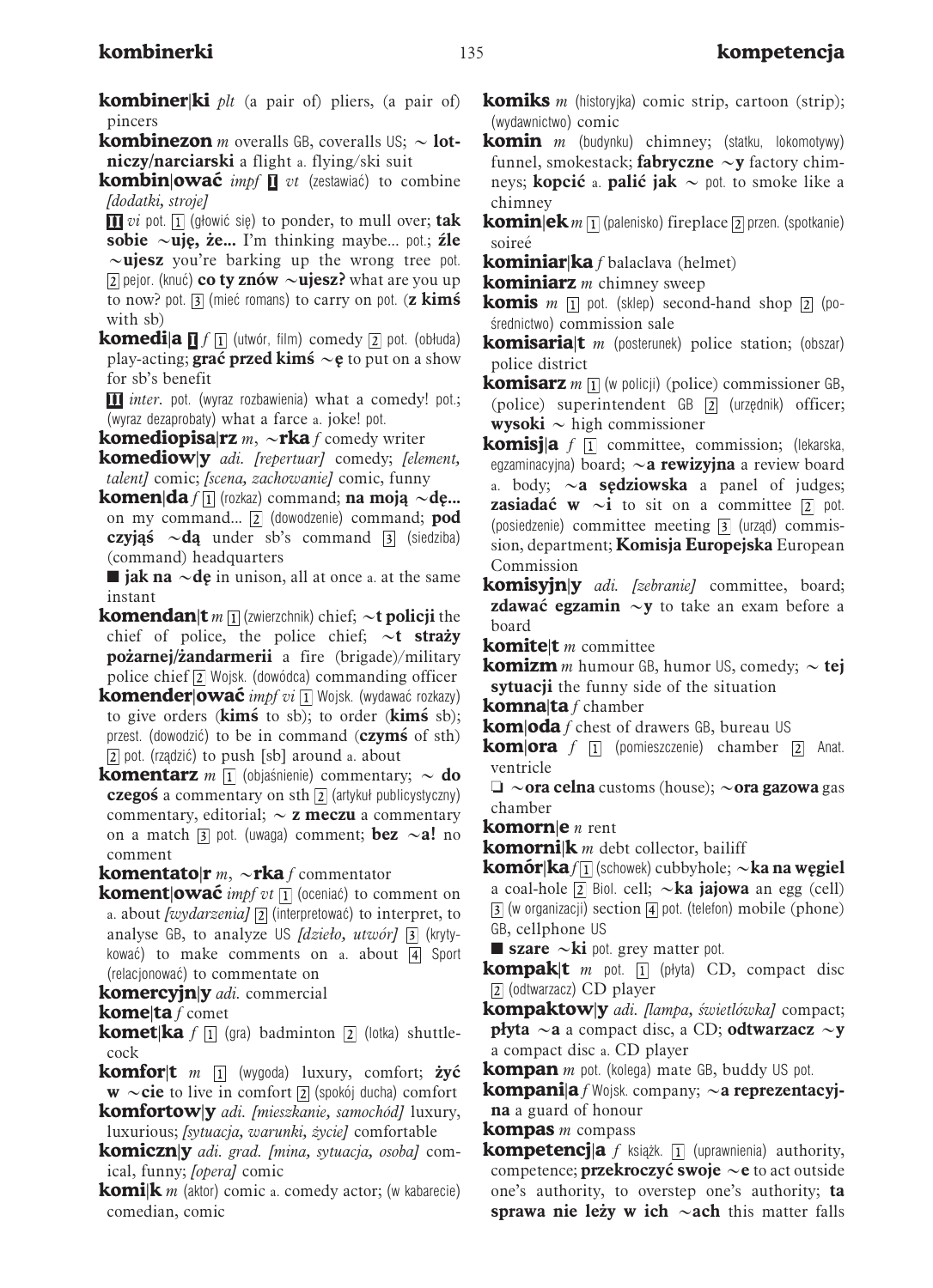- **łazien|ka**  $f[1]$  (do mycia) bathroom  $\boxed{2}$  euf. loo GB pot., euf.; bathroom US euf.
- **łaźni**|**a** f bathhouse; **parno jak w**  $\sim$ **i** as humid as a steam bath
- **łącz** $|e \nmid n \nmid 1$  Telekom. connection; (internetowe) link [2] Techn. connector, joint
- **łącz** $\kappa$ **a** f (wzór) pattern of tiny flowers (on cotton, silk)
- **łącznicz|ka** f liaison; Wojsk. liaison officer
- **łącznie** adv. (razem) including; (w sumie) in all, altogether; **pisac´ cos**  $\sim$  to write sth as one word
- **łączni**|**k** *m*  $\prod$  (osoba) liaison; Wojsk. liaison officer  $\boxed{2}$  Sport midfielder  $\boxed{3}$  (więź) link  $\boxed{4}$  Jęz. (dywiz) hyphen; (spójka) linking verb  $\overline{5}$  Budow. passage; (na wysokości) elevated walkway [6] Techn. connector, fastener
- **łącznoś** $|\mathbf{c} f|$  (kontakt) contact (z kimś with sb); **utrzymywać**  $\sim$ **ć z kims** to be in contact with sb (dział komunikacji) communication(s)
- **łączn**|y *adi.*  $\Pi$  (połączony) *[suma, zysk]* total;  $\sim$ **a** wartość combined value; pisownia  $\sim$ a unhyphenated spelling  $\boxed{2}$  (spajający) connective; **tkanka**  $\sim$ **a** connective tissue
- **łącz**|**yć** *impf*  $\blacksquare$  *vt*  $\blacksquare$  (spajać) to join *[elementy]*;  $\sim$ **ą** nas wspólne zainteresowania we have common interests [2] (umożliwiać komunikację) to connect; kanał  $\sim$ y morze z jeziorem the canal connects the lake with the sea  $\overline{3}$  (tworzyć całość) to match *[kolory, cześci*  $ubrania$ [4] (godzić) to combine [funkcje, obowiazki]  $\overline{5}$  (kojarzyć) to link (z czymś with sth); czy należy  $\sim$ yć te chorobe z otyłościa? is there a link between this illness and obesity? [6] Telekom. to connect

**III łączyć się**  $\overline{1}$  (stykać się) *[elementy]* to be joined; [rece] to join; [gałęzie, drogi] to meet  $\boxed{2}$ ] Telekom. to get through  $(z \text{ kims' to sb})$ ; Radio to go over  $(z \text{ czyms' to }$ sth);  $\sim$ ymy się z Krakowem we're going over to Cracow  $\boxed{3}$  (kojarzyć się) to be associated (z czymś with sth)  $\boxed{4}$  Chem. to combine (**z czymś** with sth)  $|{\bf k}|$ ka f meadow

**ł|eb** m  $\overline{1}$  (zwierzecia) head  $\overline{2}$  pot. (człowieka) noggin pot.  $\blacksquare$  zakuty łeb a blockhead pot.; łeb w łeb (z kimś) neck and neck (with sb); na łeb, na szyję pot. [pedzić, spadać] headlong, head first; patrzeć spode łba to scowl, to glower; ukręcić czemuś łeb pot. to hush sth up; wziąć w łeb pot. [plany] to fall through; wziąć kogoś za łeb pot. to take sb (well a. firmly) in hand

- **łeb**|**ek** *m*  $\Pi$  pot. (osoba) **od**  $\sim$ **ka** per head; **jechać na**  $\sim$ **ka** to get a lift a. ride *(for payment)* [2] (gwoździa, zapałki) head;  $\sim$ ek szpilki pinhead
- $\Box$  po  $\sim$  kach pot. cursorily; przejrzeć cos po  $\sim$ **kach** to skim over a. through sth
- łebs|ki *adi*. pot. brainy pot.
- łechtacz|ka f Anat. clitoris
- **łech|tać** *impf vt* to tickle także przen.

 $\text{lepek} \rightarrow \text{lebek}$ 

- **łez|ka** f  $\overline{1}$  (dekolt) keyhole neckline  $\overline{2}$  (wisiorek) teardrop pendant; (kolczyki)  $\sim$ ki eardrops
- **n film/opowiesć z**  $\sim$ **ka** a tear jerker pot.; wspominac<sup>c</sup> cos<sup> $z \sim k$ a w oku to tearfully</sup> reminisce about sth
- ł $\left| \right|$ gać *impf vi* pot. to lie
- łgarstw $|o \rangle$ *n* książk. lie
- **łgarz** *m* książk. liar
- **łka** $\boldsymbol{\varepsilon}$  *impf vi* to sob, to whine
- **łobuz** *m* pot. (urwis) rascal żart.; (chuligan) roughneck pot.
- **łobuzers|ki** adi. [mina, uśmiech] roguish; [wybryk] low(-down) pot.
- łody|ga f stem
- **łojotok** m seborrh $(o)$ ea
- **łok|iec**<sup>m</sup> elbow; tracić kogos´ ~ciem to nudge sb **łom** *m* (pret) crowbar; (złodziejski) jemmy GB, jimmy US
- **łomo** $\mathbf{t}$  *m* (głuchy odgłos) thud; (dudnienie) rumble; (huk) bang
- **łomo|tać** *impf vi* to thud; [serce] to pound;  $\sim$ **tać** do drzwi to bang a. hammer on the door
- **łon|o**  $n \Pi$  Anat. womb  $\boxed{2}$  książk., przen. bosom książk., przen.; **na**  $\sim$ **ie natury** in the bosom of nature; rozłam  $w \sim i$ e partii a split within the ranks of the party
- **łopa|ta** f (do przerzucania) shovel; (do kopania) spade; kłaść coś komuś ~tą do głowy pot. to try to get sth across to sb
- **łopat** $k$ **a** f  $\overline{1}$  (zabawka) toy shovel; (do smażenia) spatula  $\boxed{2}$  Techn. paddle  $\boxed{3}$  Anat. shoulder blade; rozłożyć kogoś na (obie)  $\sim$ ki Sport to pin sb down; pot., przen. to knock sb into a cocked hat; **leżymy na obie**  $\sim$ **ki** pot. we're done for pot. [4] Kulin. blade (bone), shoulder
- łopian *m* burdock
- **łopo|t** *m* flap, flapping
- **łopo|tać** *impf vi [flaga, skrzydła, żagiel]* to flap;  $\sim$ tać na wietrze to flap in the wind;  $\sim$ tać skrzydłami to flap its wings
- **łosko** $|t$  *m* (pociągu) clatter; (dział, gromu) rumble; brama zamknęła się z  $\sim$ tem the gate banged shut
- **łosko|tać** *impf vi [pociag, kopyta]* to clatter; [grzmot] to rumble
- **łososiow|y** adi. [kolor] salmon-pink

łoso|ś *m* salmon

- łosz|a f elk cow, moose cow US
- $\log \mathbf{s}$  m elk, moose US
- łot $|\mathbf{r}|$  *m* książk. scoundrel
- **łowc**|**a** *m* książk. hunter także przen.;  $\sim$ **y głów** headhunters;  $\sim a$  posagów a fortune hunter;  $\sim$ a talentów a talent scout
- **ł**|owić *impf vt*  $\overline{1}$  [osoba] to catch [homary, motyle]; **łowić ryby** to fish  $\boxed{2}$  [drapieżnik] to hunt [myszy, owady]
- **łowiectw** $|o\>n$  hunting